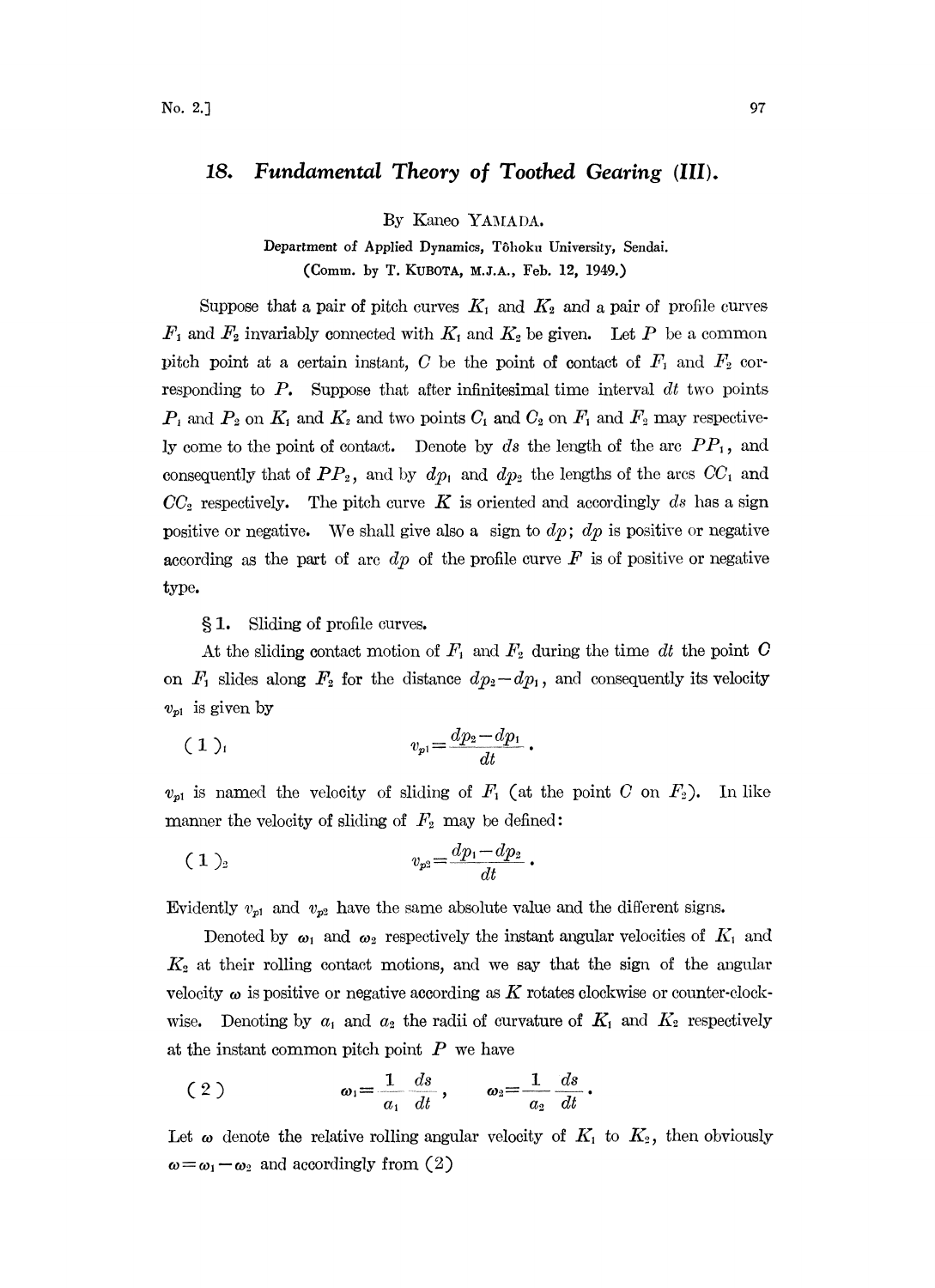98 K. YAMADA. [Vol. 25,

$$
(3) \qquad \qquad \omega = \left(\frac{1}{a_1} - \frac{1}{a_2}\right) \frac{ds}{dt}
$$

Next, let  $r$  be the length of the segment of the straight line connecting  $P$ with the point of contact C of  $F_1$  and  $F_2$ , and give r a positive or negative sign in such <sup>a</sup> mmmer as we have explained at he beginning of the report (II), then the velocity  $v_{p1}$  of C is represented by  $r\omega$ , that is,

$$
(4)_{1} \qquad \qquad v_{p1} = \left(\frac{1}{a_{1}} - \frac{1}{a_{2}}\right) r \frac{ds}{dt}.
$$

Similarly

$$
(4)_{2} \t v_{p2} = \left(\frac{1}{a_{2}} - \frac{1}{a_{1}}\right) r \frac{ds}{dt}.
$$

From  $(4)$  follows immediately:

Profile curves make rolling contact motion without sliding if and only if they coincide with their pitch curves.

Now, we may consider the acceleration of  $C: w_p$ . Denoting by  $w_t$  and  $w_n$ its tangential and normal component, we have, as is well known,

$$
(5) \t\t w_t = \frac{dv_p}{dt}, \t w_n = \frac{v_p^2}{m},
$$

where  $m$  denotes the radius of curvature of the mate of  $F$  at  $C$ .

In particular, when  $K_1$  and  $K_2$  are both circles and their rotations are of constant velocities, we have by  $(4)$  and  $(5)$  above obtained, and  $(2)$  in the report (II)

(6)<sub>1</sub> 
$$
w_{t1} = -sgn(\theta) \left( \frac{1}{a_1} - \frac{1}{a_2} \right) \left( \frac{ds}{dt} \right)^2 \cos \theta,
$$

$$
w_{n1} = \left( \frac{1}{a_1} - \frac{1}{a_2} \right)^2 \left( \frac{ds}{dt} \right)^2 \frac{r^2}{m_2},
$$

and

(6)<sub>2</sub> 
$$
w_{t} = -sgn(\theta) \left( \frac{1}{a_2} - \frac{1}{a_1} \right) \left( \frac{ds}{dt} \right)^2 \cos \theta,
$$

$$
w_{t} = \left( \frac{1}{a_2} - \frac{1}{a_1} \right)^2 \left( \frac{ds}{dt} \right)^2 \frac{\eta^2}{m_1},
$$

and further from  $(6)$ <sub>1</sub> and  $(6)$ <sub>2</sub>

$$
(7) \t\t \t\t \frac{w_{n1}}{w_{n2}} = \frac{m_1}{m_2}.
$$

Therefore, from  $(4)$ ,  $(6)$  and  $(7)$  is derived the following: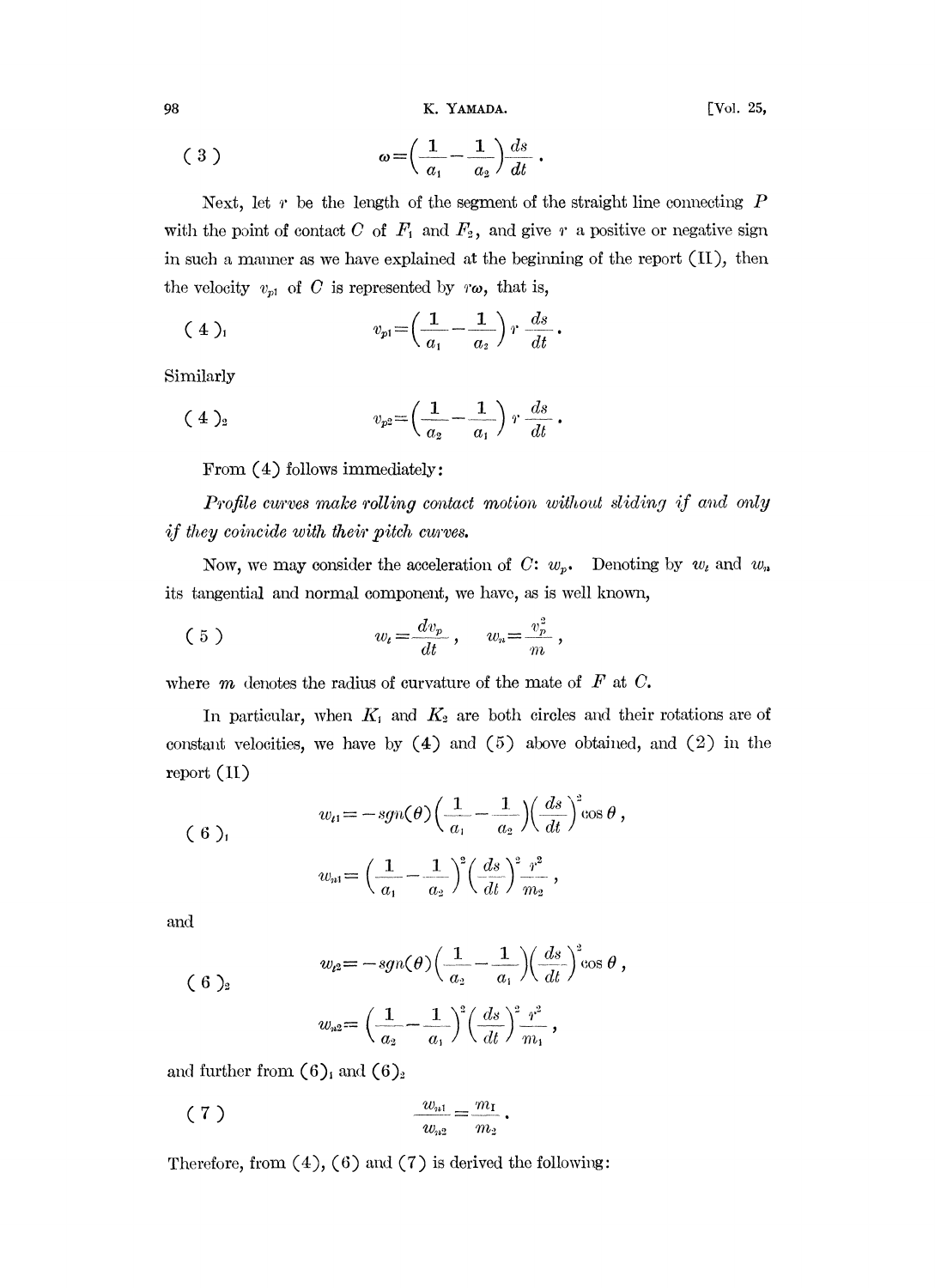Theorem 1. Given a pair of pitch circles which make rolling contact motion with constant velocity of rotation and a pair of profile curves invariably connected with those pitch circles. The velocities of sliding at any point of contact of the profile curves are proportional to the distance from the point to the pitch point corresponding to it, and the tangential components of the accelerations are proportional to the cosine of the angle between the straight line connecting the point of contact with the pitch point corresponding to it and the common tangent to the pitch curves at the pitch point. Furthermore the ratio of the normal components of the accelerations is equal to the ratio of the radii of curvature of the profile curves.

 $\S 2$ . The types of profile curves.

When we particularly adopt the rolling curve  $K_r$  as one of the pitch curves  $K_1$  and  $K_2$ , we have from (4)

$$
(8) \qquad \frac{dp_1}{dt} = \left(\frac{1}{a_r} - \frac{1}{a_1}\right) r \frac{ds}{dt}, \qquad \frac{dp_2}{dt} = \left(\frac{1}{a_r} - \frac{1}{a_2}\right) r \frac{ds}{dt}
$$

Consequently we have the following relations  $(9)$  between the arc length ds of the pitch curve K and the arc length  $dp$  of the profile curve F corresponding to it:

$$
(9) \t dp_1 = \left(\frac{1}{a_r} - \frac{1}{a_1}\right) r ds, \t dp_2 = \left(\frac{1}{a_r} - \frac{1}{a_2}\right) r ds.
$$

In accordance with (9) we can derive the following theorem concerning the types of roulettes, namely, of profile curves.

Theorem 2. Let a curve K, with the natural equation  $a_r = a_r(s)$  roll without sliding along a curve K with the natural equation  $a = a(s)$ . In the range of s, where the curvature  $\frac{1}{a_r(s)}$  of K<sub>r</sub> is larger than K's;  $\frac{1}{a_r(s)} > \frac{1}{a(s)}$ , the roulette  $\bf{F}$  drawn by a point  $\bf{C}$  fixed at  $\bf{K}_r$  is of positive type as far as the point C exists on the left side of the common tangent of  $K_r$ , and  $K$  at the common pitch point, and negative type as far as C exists on the right side. In the range, where  $\frac{1}{a_r(s)} < \frac{1}{a(s)}$ , the converse holds.

Moreover, we have the following theorem concerning the assortion of the types of a pair of profile curves.

Theorem 3. Let the natural equations of a pair of profile curves  $K_i$  and  $K_2$  and rolling curve  $K_r$  be  $a_1 = a_1(s)$ ,  $a_2 = a_2(s)$  and  $a_r = a_r(s)$  respectively. In the range of s, where the curvature  $\frac{1}{a_r(s)}$  of K, is larger or smaller than both of the radii of curvature  $\frac{1}{a_1(s)}$  and  $\frac{1}{a_2(s)}$  of  $K_1$  and  $K_2$ , in other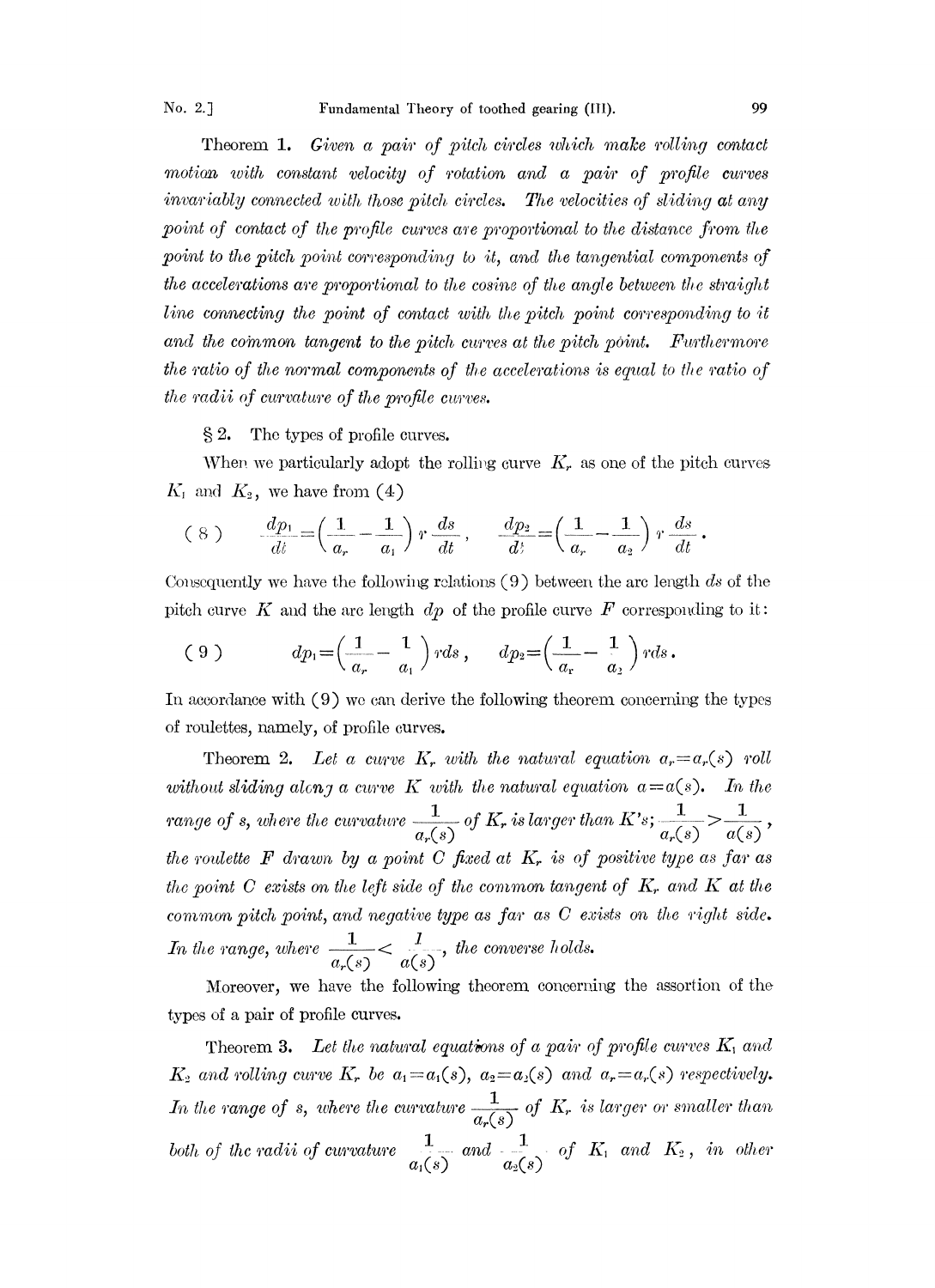words, both  $K_1$  and  $K_2$  cxist on one side of  $K_r$ , the same type parts of  $F_1$  and  $F_2$  are in mesh, and in the range, where  $\frac{1}{a_r(s)}$  exists between  $\frac{1}{a_1(s)}$  and 1  $\frac{1}{a_2(s)}$ , that is,  $K_r$  exists between  $K_1$  and  $K_2$ , the different type parts of  $F_1$ and  $F_2$  are in mesh.<br>By Theorem 5 in

By Theorem 5 in the report (II),  $a_r$ , the radius of curvature  $K_r$ , is equal to the length of the segment cutten off by the normal to the path of contact  $\Gamma$  on the perpendicular  $P_0N_0$  to the initial line  $P_0T_0$  at the pole  $P_0$ . Consequently, when both the pitch curves  $K_1$  and  $K_2$  are circles, we can state Theorem 3 in the following manner.

Theorem 4. Given a pair of pitch circles  $0<sub>1</sub>$  and  $0<sub>2</sub>$  touching at a point  $P_0$  and a path of contact  $\Gamma$  settled at their conmon tangent  $P_0T_0$ . Let M be the point at which a normal to  $\Gamma$  intersects the straight line  $0_10_2$  connecting the centers of circles  $0_1$  ond  $0_2$ . As far as M exists on the one of the two parts of the center line  $0<sub>1</sub>0<sub>2</sub>$  divided by the two points  $0<sub>1</sub>$  and  $0<sub>2</sub>$ , on which part the point  $P_0$  is contained, are in mesh the same type parts of the profile curves corresponding to  $\Gamma$ . When M exists on the part not containing  $P_0$ , are in mesh the different type parts of the profile curves are in mesh.

3. Specific slidings of profile curves.

Now we proceed to define

(10) 
$$
\sigma_1 = \frac{dp_2 - dp_1}{dp_1}, \quad \sigma_2 = \frac{dp_1 - dp_2}{dp_2}
$$

and name them respectively the specific slidings of the profile curves  $F_1$  and  $F_2$ (at the point C on  $F_2$  and  $F_1$ ). When the same type parts of  $F_1$  and  $F_2$  are in mesh, then  $\sigma_1$  and  $\sigma_2$  have different signs. When the different type parts are in mesh,  $\sigma_1$  and  $\sigma_2$  have the same sign and are both negative. In addition, from  $(10)$  evidently follows the relation:

(11) 
$$
\frac{1}{\sigma_1} + \frac{1}{\sigma_2} = -1.
$$

From  $(1)$  and  $(10)$  we have

(12) 
$$
\sigma_1 = v_{p1} \frac{dp_1}{dt}, \quad \sigma_2 = v_{p2} \left/ \frac{dp_2}{dt}.
$$

Substituting  $(4)$  and  $(8)$  into  $(12)$ , we have

$$
(12) \quad \sigma_1 = \sigma_1(s) = \frac{\frac{1}{a_1(s)} - \frac{1}{a_2(s)}}{\frac{1}{a_r(s)} - \frac{1}{a_1(s)}}, \quad \sigma_2 = \sigma_2(s) = \frac{\frac{1}{a_2(s)} - \frac{1}{a_1(s)}}{\frac{1}{a_r(s)} - \frac{1}{a_2(s)}},
$$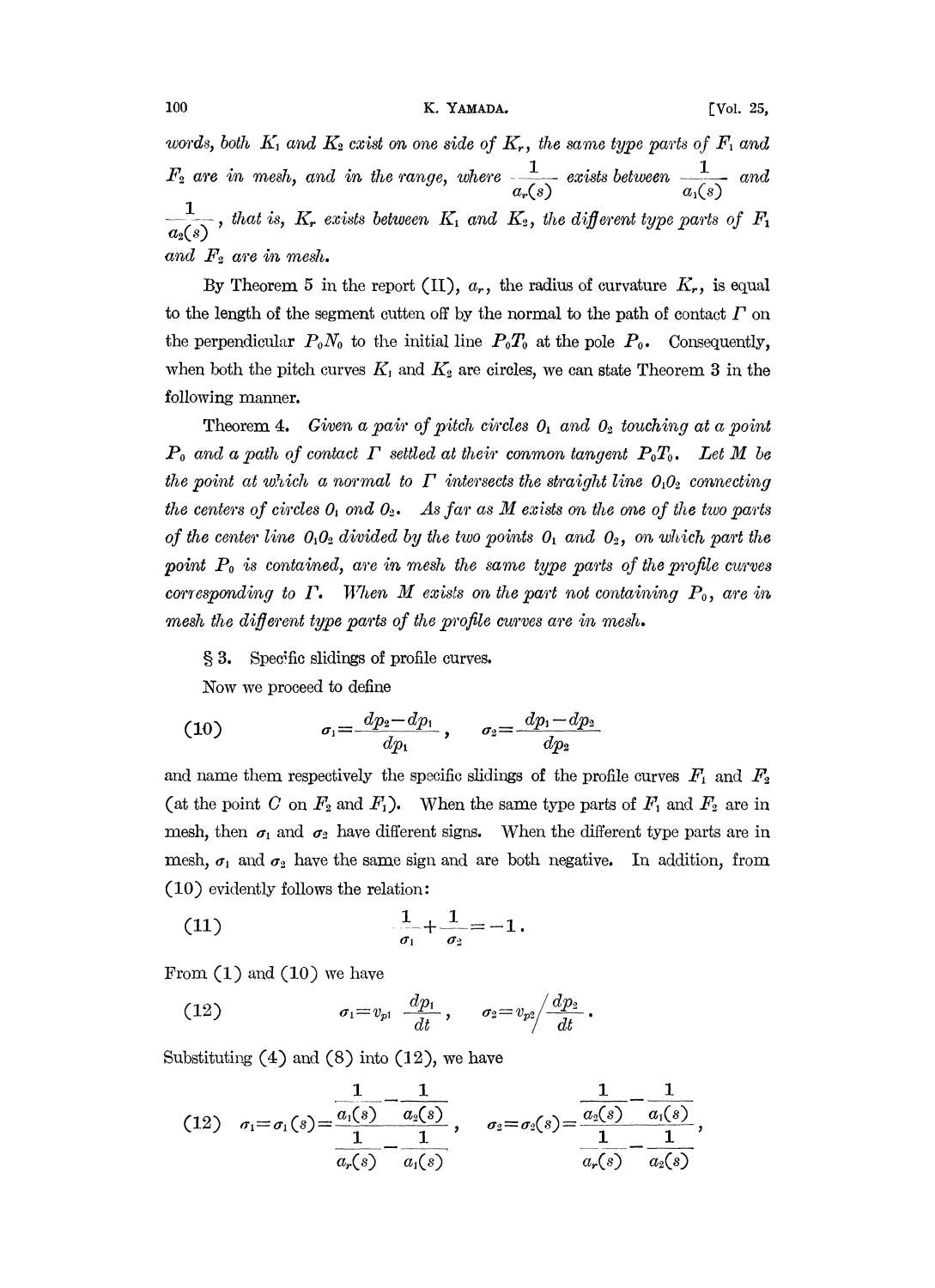From this follows immediately the fact:

For any profile curves with the same pitch curves and rolling curve the specific slidings at the points of contact corresponding to the same pitch point are all equal, wherever a drawing point is set at the rolling curve.

When the equation  $r=f(s)$  of the profile curve F is given, we have, substituting Equation (8) in the report (H) into the above equation (13),

$$
\sigma_1 = \sigma_1(s) = \left(\frac{1}{a_1(s)} - \frac{1}{a_2(s)}\right) \left(\frac{1 - \{f'(s)\}^2 - f(s) \cdot f''(s)}{f(s)\sqrt{1 - \{f'(s)\}^2}} - \frac{1}{a_1(s)}\right),
$$
\n(14)\n
$$
\sigma_2 = \sigma_2(s) = \left(\frac{1}{a_2(s)} - \frac{1}{a_1(s)}\right) \left(\frac{1 - \{f'(s)\}^2 - f(s) \cdot f''(s)}{f(s)\sqrt{1 - \{f'(s)\}^2}} - \frac{1}{a_2(s)}\right).
$$
\nWhen the equation  $r = g(\theta)$  of the path of contact is given, we have, substituting

Equation  $(14)$  in the report  $(II)$  into the above equation  $(13)$ 

$$
\sigma_1 = \sigma_1(\theta) = \frac{\frac{1}{a_1(s(\theta))} - \frac{1}{a_2(s(\theta))}}{\frac{\sin \theta}{g(\theta)} + \frac{\cos \theta}{|g(\theta)|} - \frac{1}{a_1(s(\theta))}},
$$
\n(15)\n
$$
\sigma_2 = \sigma_2(\theta) = \frac{\frac{1}{a_2(s(\theta))} - \frac{1}{a_1(s(\theta))}}{\frac{\sin \theta}{g(\theta)} + \frac{\cos \theta}{|g(\theta)|} - \frac{1}{a_2(s(\theta))}},
$$
\nwhere\n
$$
s(\theta) = -\int \frac{|g(\theta)|^{\prime}}{\cos \theta} d\theta.
$$

4. The radii of curvature of profile curves.

We denote by  $m$  the radius of curvature of the profile curve  $F$  at the point C on F. As we have defined, the infinitesimal arc  $dp$  of F is oriented, according to this orientation we give  $m$  a positive or negative sign by the method we

have already explained at the beginning of the report (II). Then we have  
\n(16) 
$$
\frac{\pm m}{r \pm m} = \frac{dp}{ds |\sin \theta|}, \text{ namely, } \frac{dp}{ds} = \frac{\pm m}{r \pm m} |\sin \theta|,
$$

where we take, from double signs  $\pm$  before  $m$ ,  $+$  if F is of positive type and  $-$  if F of negative type. It follows from (8) and (16)

$$
(17) \qquad \frac{1}{a_r} - \frac{1}{a} = \left(\frac{1}{r} - \frac{1}{r \pm m}\right) |\sin \theta|.
$$

This is the formula of Savary concerning the radius curvature of a roulette drawn by a point fixed at a curve  $K_r$ , when  $K_r$  rolls without sliding along a curve K.